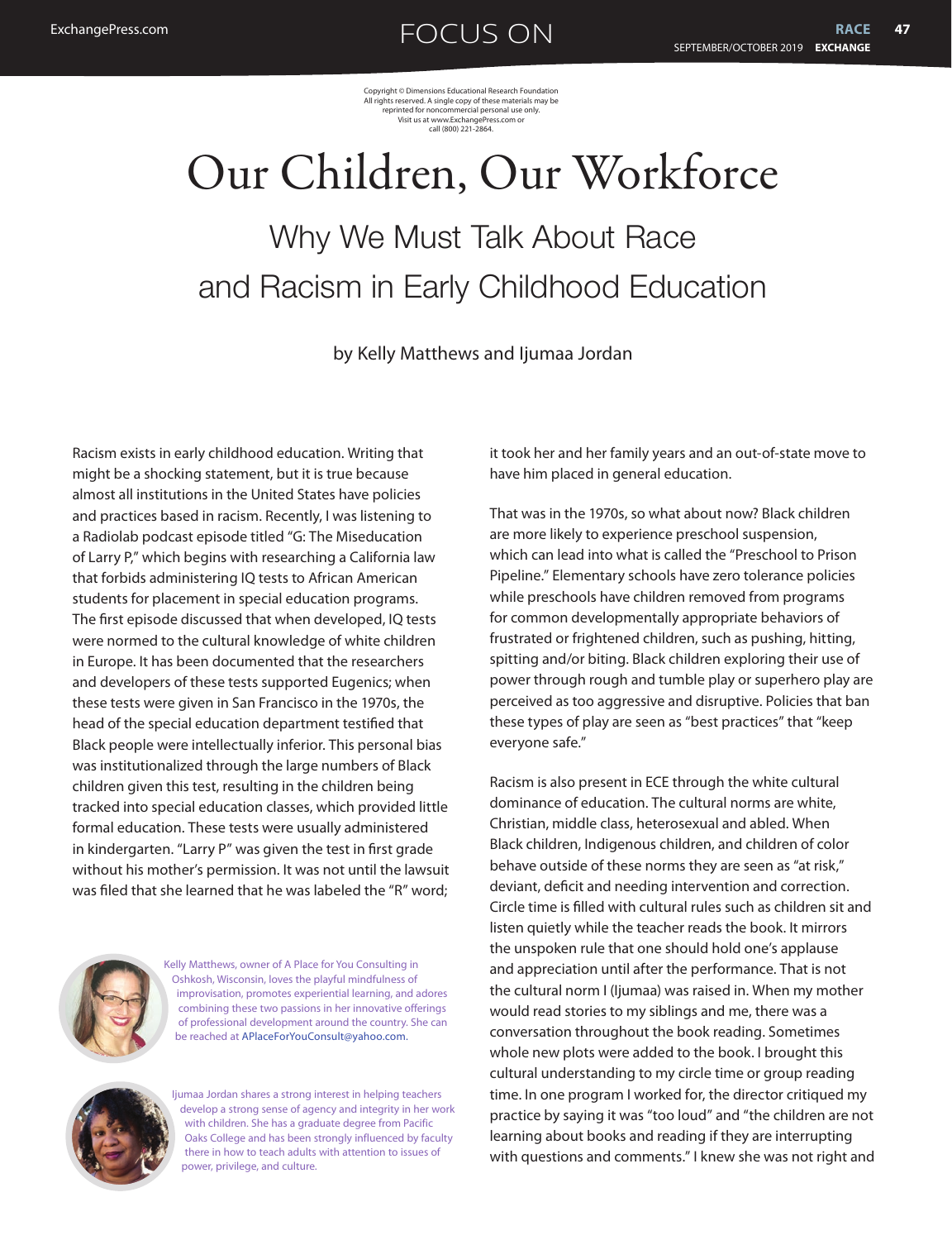years later I learned that Black children's (especially Black boys') emerging reading skills benefit from opportunities for them to participate in oral storytelling. Finding this out has me wondering about the impact of the white cultural norm of being quiet during reading time.

It may be hard to accept that these common early childhood program policies are racially based and racist. This may be because as a field we see ourselves as nice and good people who could never create policies that are racist and harm children and families particularly for white women who have been raised to believe in their own inherent innocence and goodness based in whiteness. It is time to let go of the good/bad binary when thinking about and discussing race. Racist behavior can be

**Racism is** … "an institutionalized system of power. It encompasses a web of economic, political, social, and cultural structures, actions, and beliefs that systemize and ensure an unequal distribution of privilege, resources, and power in favor of the dominant racial group at the expense of all other racial groups" (from Teaching/Learning Anti-Racism by Louise Derman-Sparks & Carol Brunson Day).

**Institutional Racism:** how the system gets baked into the business-as-usual of whole institutions; this includes the intended and unintended consequences of policies, practices, laws, styles, rules and procedures that function to the advantage of white people and to the disadvantage of people of color.

**Interpersonal Racism:** how the system gets played out between people; this includes behaviors based on conscious or unconscious biased assumptions about self and others. This usually looks like discrimination.

**Internalized Racism:** how the system gets into each of our bodies, minds, and souls as individuals; this includes both internalized racial superiority for white people and internalized racial inferiority for people of color.

done by any white person, not just a self-proclaimed white supremacist. As you build your awareness of how racism is systemic and institutionalized, you can join with and be accountable to people of color to change policies and practices.

## **Why Are We Not Talking about Racism?**

There are reasons that pressure us not to talk about racism and especially racism in early childhood settings. For many white people, we have been taught it is "not nice" to talk about race, let alone racism. We are socialized to be quiet on the topic so we do not make people uncomfortable; with this cycle in place, we never learn the skills so that we can talk about race in useful and needed ways. In fact, by not talking about race when we need to and should, we are guaranteeing to make uncomfortable people who need us to address racism.

BIPOC [Black, Indigenous, People of Color] educators have another layer of reasons why they may not talk about racism at work: it can be dangerous. If they talk about race and racism, they can be labeled difficult or hard to work



with, which in turn can impact their standing at work, their ability to be promoted, or if they are viewed as competent and capable in their role. They can be seen as playing the race card, even though it is never acknowledged that the dominant way of running the program, making decisions, and creating policies happen through a racial lens of whiteness.

There is another myth that interferes with our ability to talk about race and dismantle racism in early care and education settings. It is the innocence argument—you may have heard it go something like this: Children do not see race and you are putting adult concerns on them when you do talk about it, or children are innocent and do not need to deal with these hard things. But when you break down these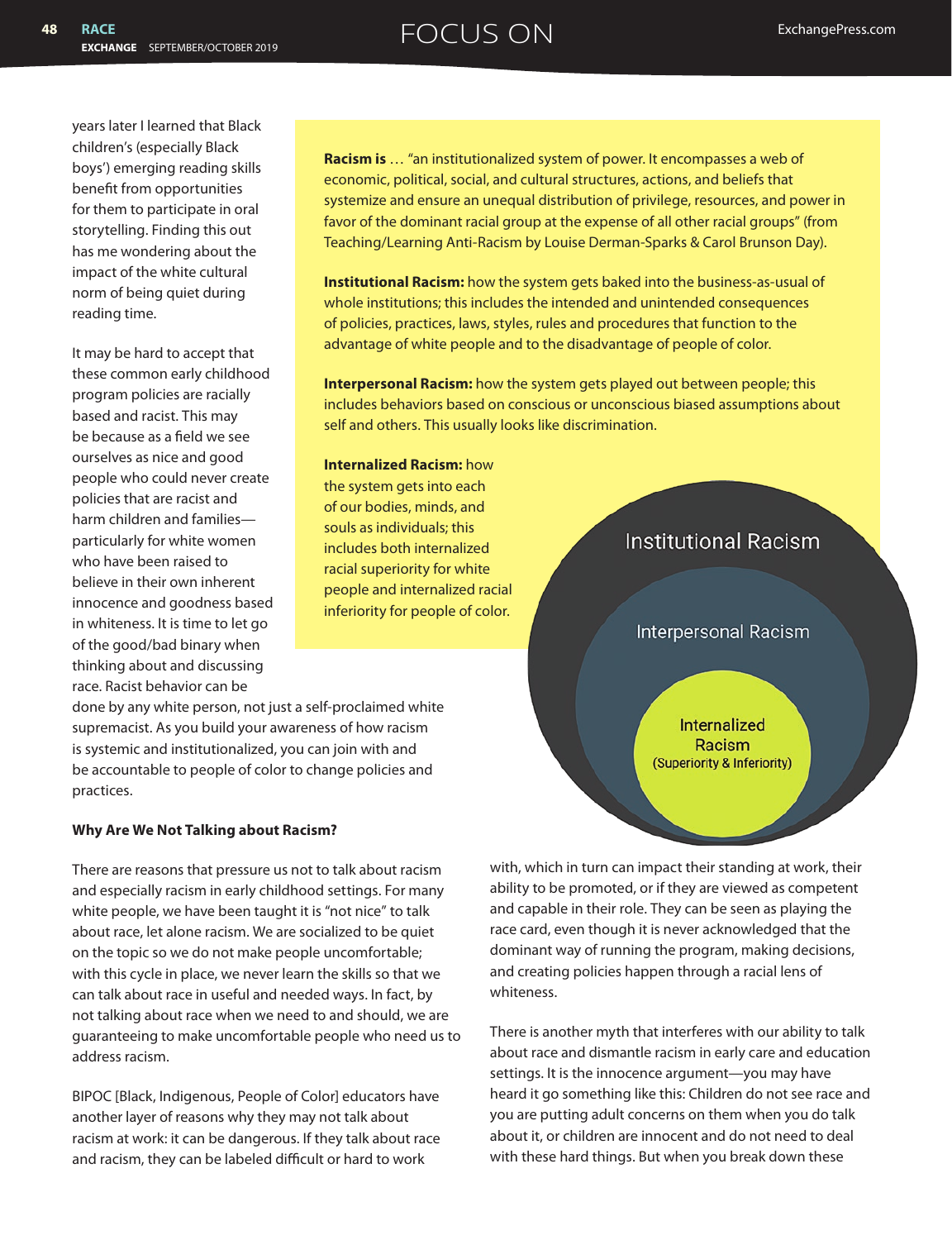arguments they do not hold up. There is research that shows that infants as young as 3 months notice race and show a preference for like-race faces (David, K, et.al, 2005), which is not surprising, because developmentally babies are noticing EVERYTHING at that age. We also know from research that children make associations about race as young as age 2, which is important because it means they are starting to attach attributes to race (Winkler, 2009).

The flipside to the "children are innocent" argument is the, "We are good people because we work with young children and good people are not racist" way of thinking. This one is a little trickier to break down, but here we go. The reasoning is that because we have dedicated our work to educating young children who, the theory goes, are

innocent, we therefore create a sort of innocence bubble that envelopes us too. Our "goodness" as educators means we cannot be actively "bad" and since we know racists are bad, we cannot be racist. It is a circular and misguided idea. As we broke down in the introduction, we live in a racist system—the default of that system is to uphold racism. So we have to be not just neutral, but anti-racist in our work as early educators to help dismantle that damaging system.

There is another way we avoid talking about racism—by using the window

dressing method. We add materials to our room which are racially diverse and leave it at that. We may have dolls with shades of brown skin; books which feature African American characters; or paint in rich mahogany and auburn. By adding such materials, we may think we have done enough to ensure the children in the room do not become racist because they have been exposed to diverse materials. It does not work that way. Here is the impact of not talking about it.

## **Implicit Bias and White Norms: The Impact of Silence**

Racism is sometimes defined as prejudice plus power. Our American racial dynamics are set up so that white people hold and have the most access to power. White people, in particular white women, hold the power in early childhood education. They hold the authoritative and institutional power in roles as executive directors, directors, site supervisors, lead and mentor teachers, assessors, coaches and so on. While almost half of the early childhood workforce is made up of BIPOC, the leadership population does not reflect that.

*We are socialized to be quiet on the topic so we do not make people uncomfortable; with this cycle in place, we never learn the skills so that we can talk about race in useful and needed ways.*

White cultural norms are embedded into ideas, beliefs and policies of professionalism. I (Ijumaa) wear my hair how it naturally grows out of my head. I have been told directly and indirectly that my natural hair "made me seem less professional." There have been suggestions that I straighten my hair, or wear a straight or loosely curled wig. A few times my hair has disqualified me from job opportunities. Working with Kelly, the only time her hair has been questioned is when she wears ponytails, but never has a client not wanted to work with her. It is read as part of her playful and joyful personality, which is acceptable for white women.

As a white woman, Kelly automatically fits into the white cultural norm; her hair and hairstyles are not seen as unprofessional even when her hairstyle is not usually seen in

> a professional setting. She is still viewed as competent and professional. I do not have white privilege, which means my body and how I present myself is automatically seen as deviant from the norm. Being outside of the cultural norm means my competency and professionalism is questioned or disregarded. Not being aware of this implicit bias has real world impact on the individual and informs policy and practices within early childhood education.

There are early childhood education programs that prohibit educators from wearing their hair in braids, locks, Afros, twists and so on. Also, hair can only

be "natural" colors: blonde, black or brown. Alternative hairstyles are considered unkempt and unprofessional. Clearly, this policy targets Black educators. One center leadership team I worked with was upset when I pointed out that the policy was hypocritical because during one of the beloved traditions of the school "crazy hair day," all the banned hairstyles were worn by the children and the Non-Black staff. There was an indirect message that Black culture (hairstyles in this case) is only acceptable when it is for white use and entertainment.

Instead of changing the hair policy they stopped crazy hair day. They did not want to address their anti-blackness when it was easier to label their Black consultant anti-fun.

### **We Need to Talk**

We need to talk about these issues because we need to stop the harm that is happening to BIPOC children and educators. By naming what is happening, we stop society's gaslighting, which tells us these harms are in our heads. Our being taught